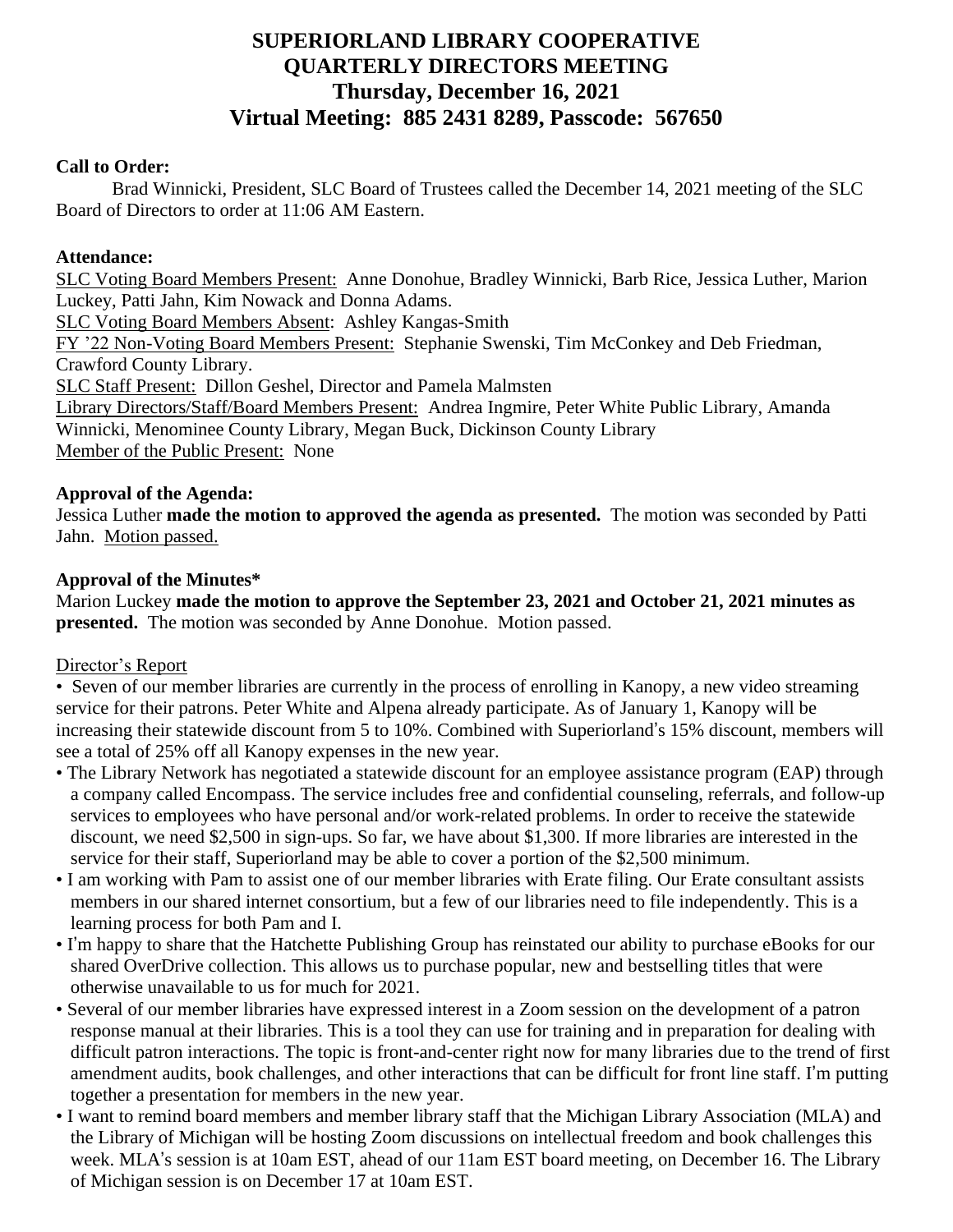- Superiorland received a \$10,000 donation from the Deveraux library for the purchase of content in the shared OverDrive catalog.
- I have been assisting our member libraries with the filing of their state aid reports, alongside several Superiorland staff. As of Friday, December 3, seven of our libraries have finished and submitted the report. Libraries have until February 1 to complete and submit their reports in order to be eligible for state aid.
- ARPA funds distributed by the Library of Michigan will fund the MI-83 program, which will connect public library patrons in Michigan's 83 counties to resources that reduce the digital divide and will increase the capacity of Michigan public libraries to safely deliver services inside libraries and remotely. I've been helping members get answers to questions they have about the program and encouraging them to apply to participate.
- Last week I attended my first in-person Michigan Library Association meeting. After another board member's resignation, I've been appointed to serve for the remainder of their term, through June 2024.
- The State of Michigan has finally announced new minimum wage rates for the 2022 year. Libraries should take note that the minimum wage will be raised to \$9.87/hour on January 1, 2022.
- MLA and their lobbyist are working with a legislator that will be introducing a bill to amend the Open Meetings Act and allow public library boards and library cooperatives boards to meet remotely. The bill has been introduced and I'll be sure to share more information on the bill's progress as soon as I have it.

# Great Lakes Talking Books

- Launched "Five First Fridays", a recurring zoom informational meeting with library staff, on December 3. The next meeting is scheduled for Friday, January 7, at 10:00 am.
- We purchased a new adjustable height desk for the recording booth and it will be
- installed Saturday, December 11th.
- Received a 500.00 donation from a patron and a nice thank you letter from a patron
- that reads, "Thank you, Tonia, for taking such good care of me."
- Recorded and published a digital audio welcome letter for our new patrons. This is the first audio welcome letter available in the network of talking book libraries in the State
- of Michigan.
- A stand out statistic regarding the downloading of our locally produced books:
- "Laughing Whitefish" by Robert Traver saw 95 downloads in the month of August, from all over the country.
- Tonia was able to connect with staff at Aspirus Keweenaw and they now have the BARD app on three iPads for their patients. Tech Support
- Gordon is continuing to help member libraries transition to using Office 365 as an email client. He recently finished this work for Superior District Library which was a big accomplishment.
- Gordon has also been exploring options for VOIP to replace our landline phone system. One of many benefits will be the ability for Superiorland staff to connect their mobile phones to the office lines.

# Tech Support

- Gordon is continuing to help member libraries transition to using Office 365 as an email client. He recently finished this work for Superior District Library which was a big accomplishment.
- Gordon has also been exploring options for VOIP to replace our landline phone system. One of many benefits will be the ability for Superiorland staff to connect their mobile phones to the office lines.
- Josh has been working on his certificate for Office 365, which will help with the transition for our libraries, and also help us realize and make use of the full potential of Office 365.

# ILS Support

- Lissa and Jeremy have been hosting Sirsi trainings with new member library staff.
- Lissa completed a reindexing project over the Thanksgiving break; it took longer than anticipated but went well.
- Jeremy recently attended a Libby training and sent out a recorded link to member libraries. He also has new Libby bookmarks that he can send out to libraries.
- Lissa is working on the replacement of our phone tree and waiting for pricing from the vendor. The current phone tree system has had a lot of issues in recent weeks with failed outgoing calls. Peter White has kindly offered to try out the new phone tree option once it's up and running.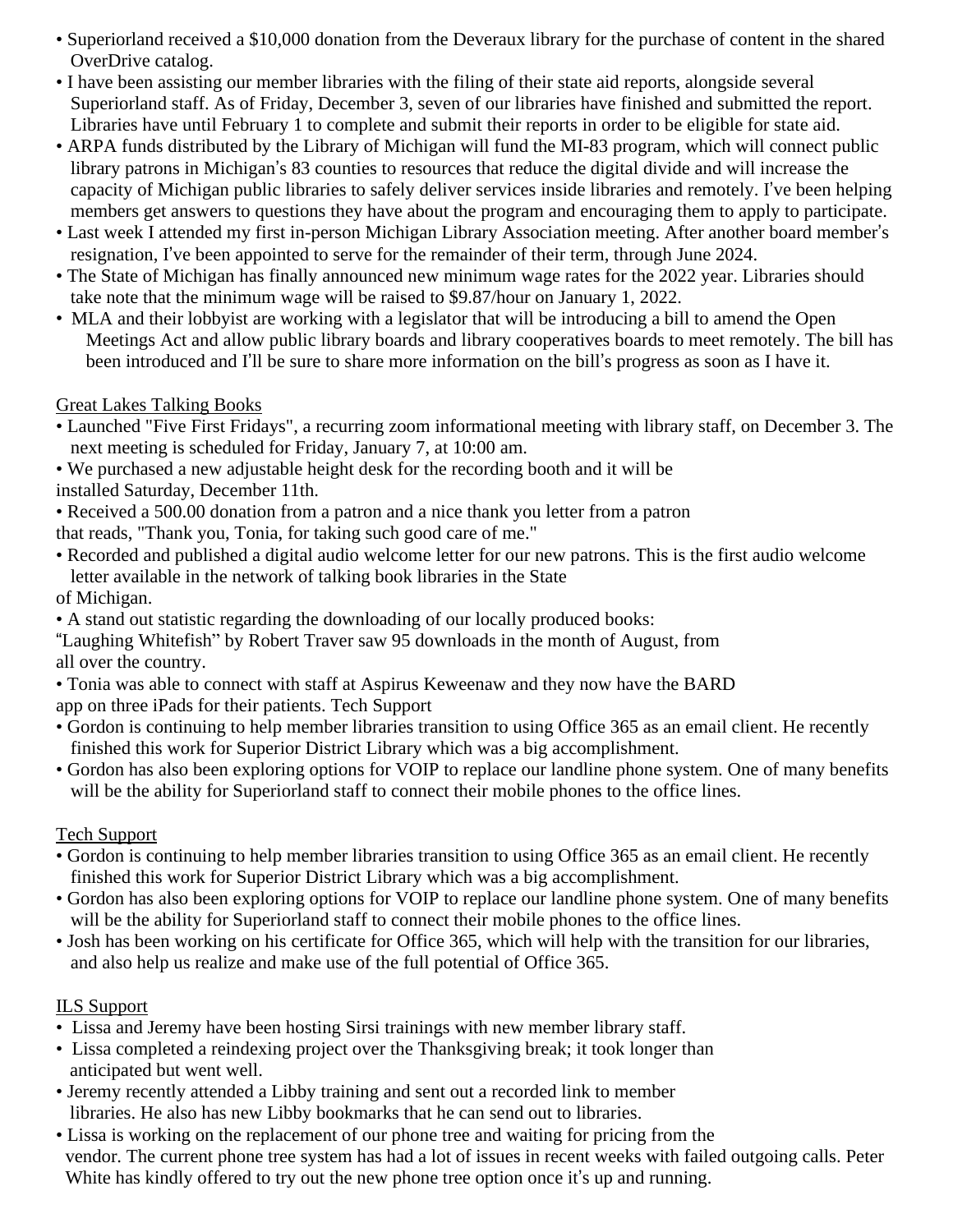- Shawn has been helping Crystal Falls with their enrollment in MeLCat participation. Shawn has also been revising some of her annual task documentation to pass on to Lissa.
- Marion Luckey addressed concern with the reliability of VOIP. Dillon and Pam felt that the local network was robost and the bandwidth more than adequate.
- Marion Luckey also inquired about the employment status of Shawn Andary. Funds were found to extend Shawn's contract through the 2021 calendar year. The focus of her work will be ongoing staff training and supporting documentation.

**Financial Report:** Pam Malmsten presented the financial report.

FY 2020/2021 Cash Disbursements and reports:

Expenses Highlighted: Line 3-718 MERS Voluntary Contribution of \$50,000, end of year acquisitions of 3 laptops (Network Administrator, IT Specialist and SLC Director) with excess funding from payroll differential, Quickbook upgrade, line 3-730, Port53 Technology's, SLC's subsidy providing cyber security for member Libraries and line 3-801, Ed Tech Strategies 2nd, 50% payment for Erate Consulting Service. Total September disbursements: \$124,150.90. This is substantial higher than other years because of the \$50,00 MERS Voluntary Contribution.

Barb Rice **made the motion to approve Year to Date, September 9/30/2021 Revenues of \$833,804 and Expenses of \$818,865.** The motion was seconded by Anne Donohue. Motion passed by roll call. FY 2021/2022 Cash Disbursements and reports:

Total October disbursements: \$53,754.54. No unusual expenses for the month of October. Note: Line 3-801, OCLC Cataloging adjustment and RIDES fully paid in FY '21. October, 2021 amount shown is FY '22 portion

Total November Disbursements: \$48,849. No unusual expenses for the month of November. Year To Date Revenues of \$47,294 and Expenses of \$131,495

Balance sheet as of November 30, 2021 shows Revenues of \$745,767 and Expenses of \$745,767.08.

Anne Donohue **made the motion to approve November Disbursements, Year to Date Revenues and Expenses and November 30, 2021 Balance Sheet.** The motions was seconded by Jessica Luther. Motion passed by roll call.

# **Public Participation:** None

# **Committee Reports:**

Advisory Board of Librarians:

Andrea Ingmire reported the Advisory Board of Librarians met this past week, Tuesday, December 14, 2021. The SLC Director's report was reviewed, SLC Staff contributed other updates, election of officers were held (Andrea Ingmire, Peter White Public Library, was elected Chair and Carolyn Stacey, Escanaba Public Library was elected Secretary) and a decision to hold round table discussions, on the 3rd Wednesday, monthly, beginning in the New Year, January 19, 2022. These round table discussions will focus on topics of interest beginning with "First Amendment Audit" in January. February's topic will focus on the challenges in the development of "Collection Policies". The Committee received an MLA Think Space Program update. Database Committee:

Dillon Geshel gave an Overdrive update. Overdrive Posters will soon be distributed reaching out to teens. With the New Year, 2022, Overdrive collections from other Library cooperatives as well as "Library Network", a down State Coop will be available to Great Lakes Digital Library. At a later date, White Pine Library Cooperative will made its collection available. The digital collection will have grown from 10,000 - 15,000 to 50,000 titles.

With the New Year, transition from Overdrive to Libby will be completed.

A Libby browser is available as a work around on mobile devices for kindle downloads.

SLC has renewed Libby's magazine subscription.

Jeremy Morelock is meeting once a month with the "Lunch Bunch" to review resources available to the SLC member Libraries. The first lunch meeting reviewed the reciprocal lending agreements supporting the Overdrive collection.